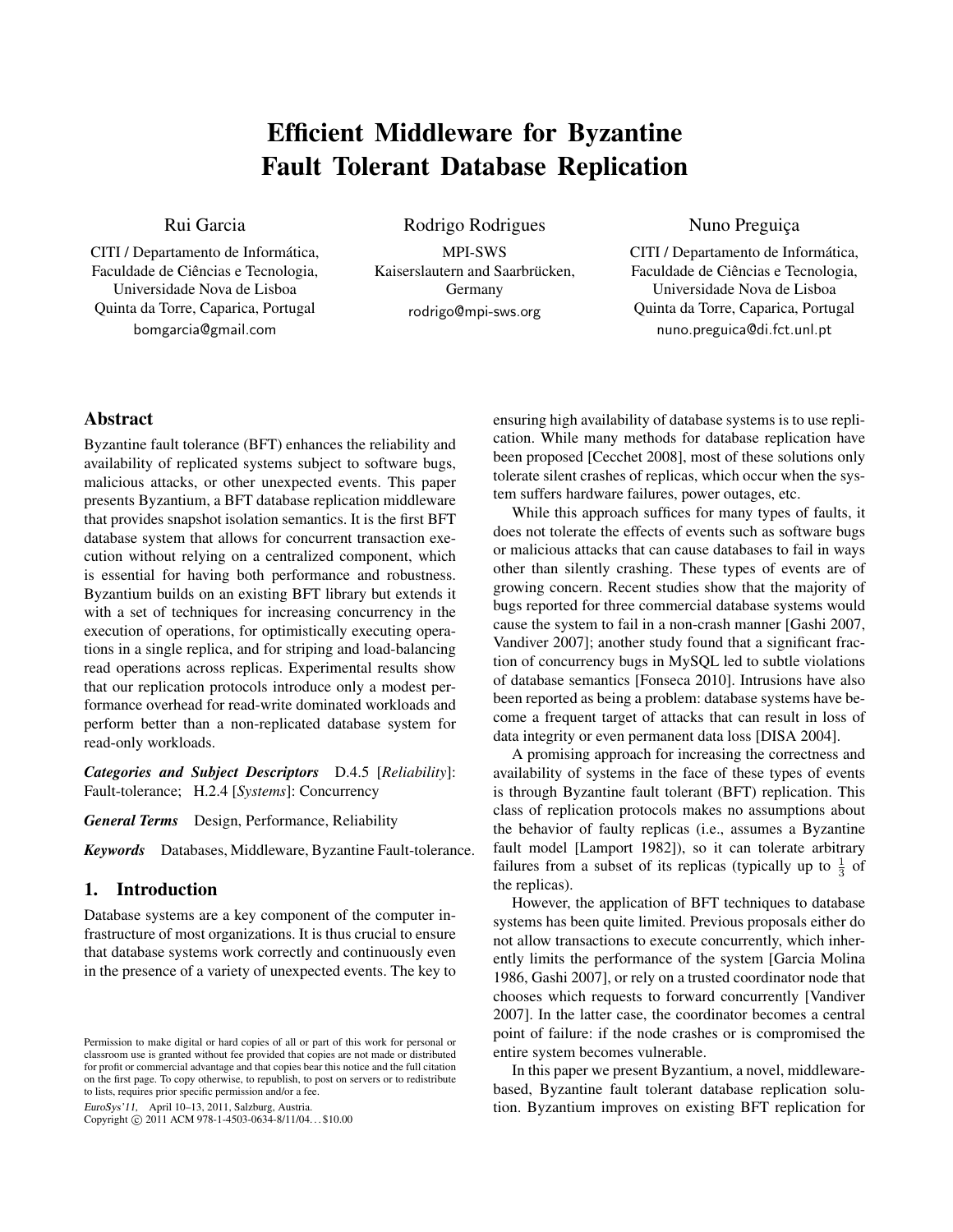databases because it allows extensive concurrency with no centralized components (on whose correctness the integrity of the system depends), which is essential for achieving good performance and reliability.

Several design features in Byzantium are interesting in their own right, and several of them are useful beyond the scope of database replication. In particular, we highlight the following set of design choices and techniques that make the Byzantium design novel.

Snapshot isolation. Unlike previous BFT database systems, which provide 1-copy serializability [Bernstein 1986], Byzantium targets snapshot isolation semantics. We show how we can take advantage of these weaker semantics to increase concurrency, by restricting the use of a more expensive serialization protocol to a subset of the operations.

Middleware-based replication. This approach allows us to use existing database systems without modifying them, and even allows distinct implementations from different vendors to be used at different replicas. Such diversity is important in order to increase resilience against attacks triggered by software vulnerabilities or deterministic software bugs, but not having access to the database internals raises the bar for our protocols to achieve good performance.

Optimistic execution of groups of operations. Our system design proposes two alternative techniques for optimistically executing operations in a single replica. Each technique offers distinct advantages: one of them works transparently with any form of concurrency control, and the other offers better performance in the presence of Byzantine replicas, but requires extracting write-sets in databases that use locking. Furthermore, while optimistic execution takes advantage of transactional semantics, these techniques may be useful for replicating other types of systems, namely those that support some form of speculation [Nightingale 2005].

Striping with BFT replication. We also show how we can use BFT replication to improve the performance of operations that do not update the state of the system, by striping reads from different clients to different subsets of replicas, while maintaining the desired database semantics.

We implemented Byzantium and evaluated our prototype using variants of TPC-C. Our experimental results show that our replicated database has only a modest performance overhead for read-write dominated workloads and exhibits performance gains of up to 90% over executing transactions in a single replica for read-only workloads.

The remainder of this paper is organized as follows. Section 2 discusses related work. Section 3 introduces the system model and Section 4 details the system design and proposed algorithms. Section 5 argues the correctness of our solution. Section 6 discusses implementation issues and Section 7 presents an evaluation of our prototype. Section 8 concludes the paper.

## 2. Related work

We group the set of related proposals into two main areas: Byzantine fault tolerance and database replication.

*Byzantine fault tolerance.* Byzantine fault tolerant (BFT) replication has drawn a lot of attention in the last decade as a mechanism to mask malicious attacks and software errors. Over these years, there has been a series of proposals for replication protocols that tolerate Byzantine faults and claim to be efficient enough to be practical (e.g., PBFT [Castro 2002], or Zyzzyva [Kotla 2007]). Most such proposals have centered around building a *replicated state machine* [Schneider 1990]. These protocols allow the replication of a deterministic service that follows an RPC model: clients issue requests, servers maintain the state of the service, and given a certain request and current state, the servers deterministically issue a reply and move on to the subsequent state. These protocols have been used to provide Byzantine fault tolerance to different services, including distributed file systems and coordination services [Castro 2002, Clement 2009].

While these protocols could also be used to replicate a database server by executing individual database operations as operations of the replicated state machine, this would preclude operations from being executed concurrently, thus limiting performance. Furthermore, for database systems using lock-based concurrency control, an operation that blocked would prevent any further operations from being executed.

We build on these proposals since our system uses state machine BFT replication as one of its building blocks. However, we address these performance limitations by taking advantage of snapshot isolation semantics and optimistic execution, which allow us to craft our protocols in a way that avoids the use of state machine replication when possible, thus increasing concurrency.

*Database replication.* There exist several proposals, both from industry and academia, for replicating database systems in order to both increase their resilience to faults and improve their throughput (see [Cecchet 2008] for an overview of the topic).

The proposals that are more closely related to our work are the various proposals for middleware-based replication that provide snapshot isolation (SI) [Elnikety 2005, Lin 2005, Plattner 2004]. In particular, one of the two alternative protocols we present uses an approach that bears similarity to Ganymed [Plattner 2004], with all read-write transactions executing first in the same replica responsible for guaranteeing SI properties. The execution of read-only transactions is distributed among the other replicas. The other alternative protocol we present bears similarity to the approach proposed by Elnikety et. al. [Elnikety 2005], with read-write transactions executing first in a single replica (possibly using different replicas for concurrent transactions) and, at commit time, transactions being propagated to the other replicas that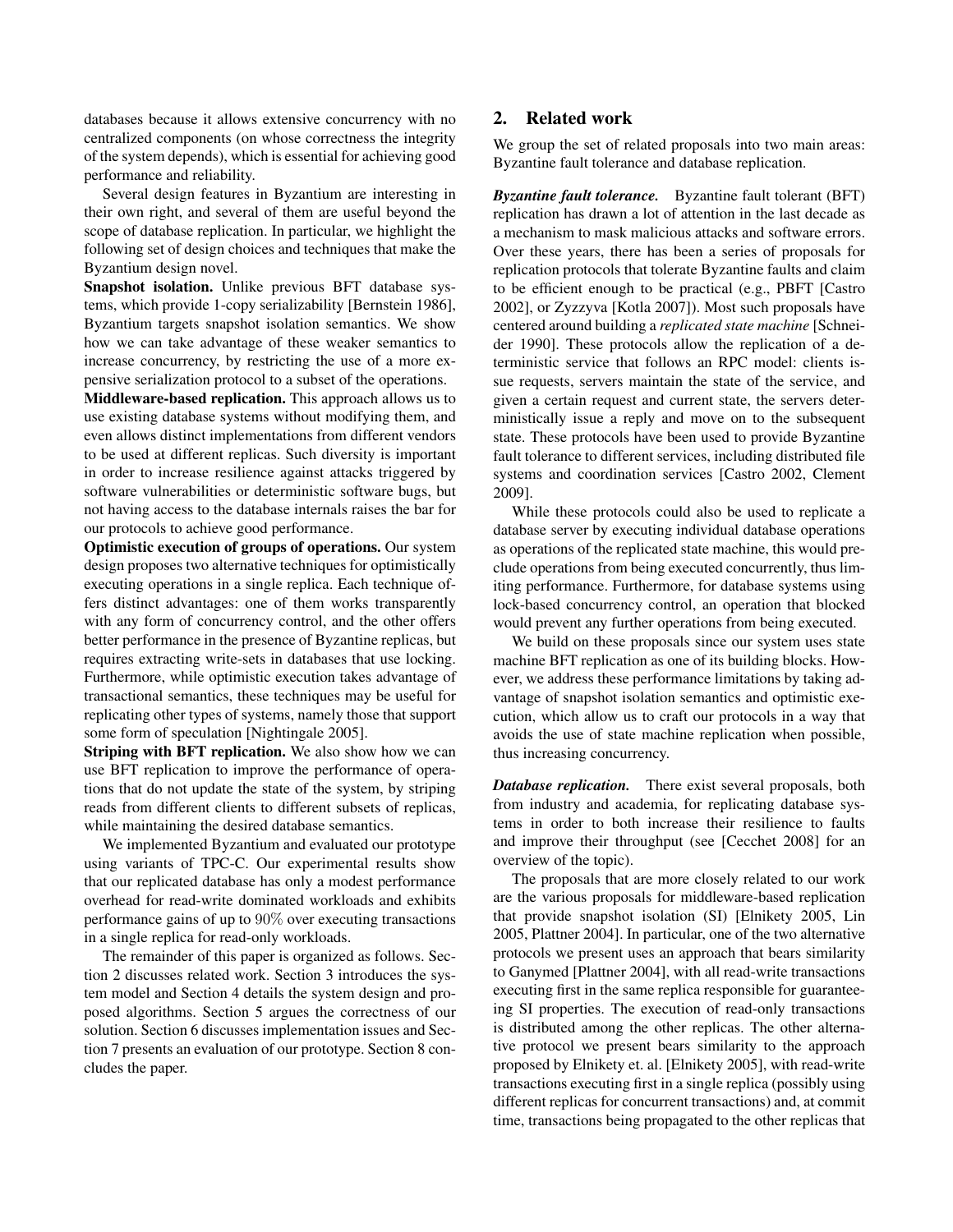detect conflicts according to the SI properties. While Byzantium uses similar techniques, our solution differs in that it is designed with the assumption of a Byzantine fault model, instead of assuming that nodes fail only by crashing.

There have also been a few proposals for Byzantine fault tolerant database replication.

The initial protocols in this area were proposed by Garcia-Molina et al. [Garcia Molina 1986] and by Gashi et al. [Gashi 2007]. Their replication protocols serialize all requests and do not allow transactions to execute concurrently. Consequently, their protocols provide stronger semantics than ours, but serializing all requests inherently limits the performance of the system. We improve on these systems by using weaker semantics and novel protocols to obtain better performance.

HRDB [Vandiver 2007] provides BFT database replication using a trusted node to coordinate the replicas. The coordinator chooses which requests to forward concurrently, in a way that maximizes the amount of parallelism between concurrent requests. HRDB provides good performance, but requires trust in the coordinator, which can be problematic if replication is being used to tolerate attacks. Furthermore, the coordinator is a single point of failure: if the coordinator crashes, the availability of the system will be affected until it recovers. Finally, HRDB ensures 1-copy serializability, whereas our approach provides weaker (yet commonly used) semantics in order to achieve good performance.

In a prior workshop paper we described a preliminary design of the multi-master version [Preguiça 2008]. This paper improves on that work in several ways. First, we modified the design to accommodate changes that were necessary to obtain good performance (many of which were driven by observing the performance limitations of the original design in a real deployment). In particular, we have optimized the execution of read-only transactions to allow them to execute in a small subset of the replicas, and we changed the way we execute operations so that they are propagated to all replicas before commit time. Second, we propose a second version of the system, based on a single-master approach. This approach requires less support from the underlying database system. Finally, we present a complete implementation and an experimental evaluation of our prototype.

## 3. System model

We assume a Byzantine failure model where faulty nodes (client or servers) may behave arbitrarily, other than not being able to break the cryptographic techniques that are used. We assume at most  $f$  replicas are faulty out of a total of  $n = 3f + 1$  replicas. In our current implementation we do not employ existing proactive recovery mechanisms [Castro 2002], which implies that we need to ensure that we have no more than  $f$  faulty nodes throughout the system lifetime. If we were to apply proactive recovery techniques, we would be able to tolerate at most  $f$  faults during a window of vulnerability.

When the correctness conditions of the system are met, the safety property ensured by Byzantium is that the replicated database provides ACID semantics, with *snapshot isolation* (SI) level. In SI, a transaction logically executes in a database snapshot. A transaction can commit if it has no write-write conflict with any committed concurrent transaction. Otherwise, it must abort.

SI is an attractive level of isolation for several reasons: it allows for increased concurrency among transactions when compared to stronger properties such as 1-copy serializability, it is implemented by many commercial database systems, it provides identical results to 1-copy serializability for many typical workloads (including the most widely used database benchmarks, TPC-A, TPC-B, TPC-C, and TPC-W) [Elnikety 2006], and there exist techniques to transform a general application program so that its execution under SI is equivalent to strict serializability [Fekete 2005].

Our system guarantees these safety properties in an asynchronous distributed system: we assume nodes are connected by an unreliable network that may fail to deliver messages, corrupt them, delay them arbitrarily, or deliver them out of order. Many database replication protocols make stronger assumptions about the timely delivery of network messages, so they can use timeouts to detect replica faults. This assumption can be problematic because when it is not met safety violations may occur. To give a simple example, in a primary-backup scheme, two machines can believe erroneously that the other has failed. This could lead to the existence of two primaries that accept new updates independently, leading to state divergence. Furthermore, this assumption can be broken either by deliberate attacks (e.g., by flooding a correct node) or by other occurrences like longer than usual garbage collection cycles that lead to increases in message processing delays [Gribble 2001].

The fact that we are ensuring safety in an asynchronous network model implies that we need to assume some form of synchrony for liveness [Fischer 1985]. Thus our system only guarantees that clients can make progress during periods when the delay to deliver a message is bounded. This assumption is referred to as eventual synchrony, and is a common assumption for liveness in replicated systems that ensure safety despite asynchrony [Castro 2002].

Note that the goal of Byzantium is to ensure correctness and high availability of the system despite arbitrary faults, and not to defend against attacks that try to violate the confidentiality of database contents. There exist, however, extensions to BFT protocols to address the problem of confidentiality [Yin 2003] that we could leverage in our work.

#### 3.1 Database and BFT protocol requirements

Our system employs two components that are used as black boxes, but are required to provide certain semantics.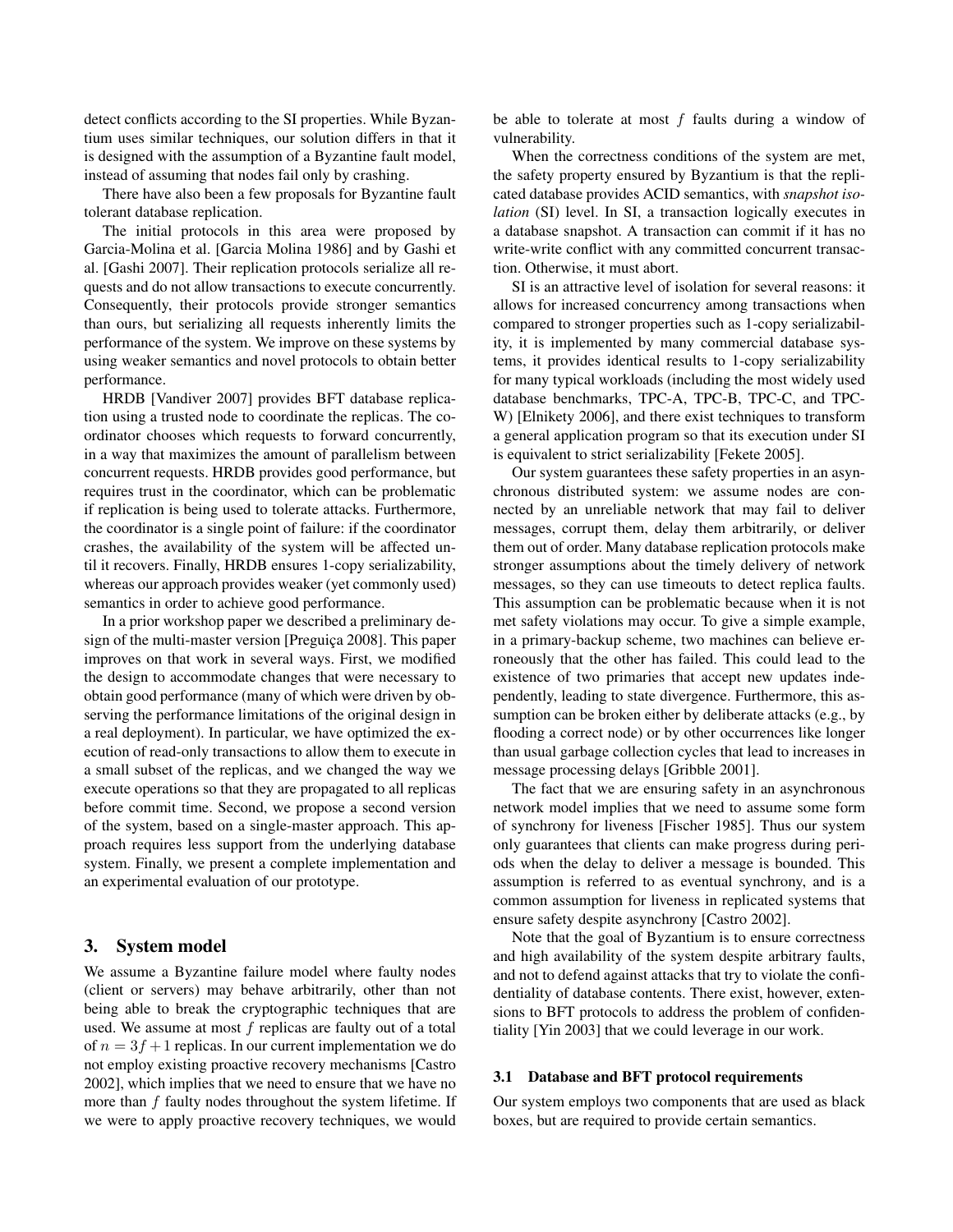The first component is a BFT state machine replication protocol. This protocol must implement linearizable semantics [Herlihy 1987], which is the case for most BFT state machine replication proposals [Castro 2002, Kotla 2007]. In Byzantium, we used a BFT system that requires  $3f + 1$  replicas, but as future work we would like to modify the implementation and evaluate the performance change when using a BFT system that only requires  $2f + 1$  execution replicas [Yin 2003]. This would bring advantages in terms of the aggregate machine load and the inter-replica communication costs, but also provide fewer opportunities for using striping to improve the performance of read-only transactions (which dominate several common workloads).

The other component is an off-the-shelf database system, for which we consider a standard model where the state is modified by applying transactions. A transaction is started by a BEGIN followed by a sequence of read or write operations, and ends with a COMMIT or ROLLBACK. When issuing a ROLLBACK, the transaction aborts and has no effect on the database. When issuing a COMMIT, if the commit succeeds, the effects of write operations are made permanent in the database. We require that the off-the-shelf database provides snapshot isolation semantics and supports savepoints (both of which are common in database systems).

While we do not place restrictions on the concurrency control mechanism the databases implement, one of the alternative designs we propose requires support for extracting write-sets in databases that use locking. As in other (non-BFT) replicated databases (e.g., [Elnikety 2006]) we extract write-sets from ongoing transactions using database triggers.

## 4. System design

In this section we present the design and algorithms used in the Byzantium system.

## 4.1 Architecture

Byzantium is built as a middleware system with the architecture depicted in Figure 1. The system is composed of a set of  $n = 3f + 1$  server replicas and a finite number of clients.

Each replica is composed of a database system and the Byzantium replica proxy, which is linked with both a communication library and the replica-side BFT library. The communication library allows for the client to communicate directly with the replicas without going through the more expensive serialization provided by the BFT replication protocol. The communication library implements a light-weight retransmission protocol to ensure that messages are delivered in FIFO order, but, unlike BFT operations, these messages can reach different replicas in different orders. Each replica maintains a full copy of the data in an off-the-shelf database system; i.e., we use a shared-nothing architecture (to ensure fault isolation with Byzantine nodes) and we do not partition data. The replica proxy is responsible for handling client requests and controlling the execution of opera-



Figure 1. System Architecture.

tions in the database system, guaranteeing that the operations execute with the desired semantics in all non-faulty replicas, and that, when the system quiesces, the state of the database in all non-faulty replicas is the same.

User applications run on client nodes and access our system using the JDBC interface. Thus, applications that access conventional database systems using a JDBC interface can use Byzantium without modification. The JDBC driver we built is responsible for implementing the client side of the Byzantium protocol. (And thus we refer to it as the Byzantium client proxy.) Some parts of the client side protocol consist of invoking operations that run through the BFT state machine replication protocol, and therefore this proxy is linked with the client side of the BFT replication library.

As mentioned, two of the components of the architecture, namely the database system and the BFT replication library, are used as black boxes. (In some cases, where write-set extraction is required, the approach may more accurately be termed "gray-box".)

Using an off-the-shelf, black-box database provides several advantages: it enables the use of third party databases that may not support replication and whose source code may not be accessible, it allows for upgrading the database server without having to update the replication code, and it allows for different replicas to run different implementations of the database server. The latter capability is important for ensuring a lower degree of fault correlation, in particular when these faults are caused by deterministic software bugs [Rodrigues 2001, Vandiver 2007]. Running distinct versions is facilitated by the fact that replicas use the JDBC interface to communicate with the database system. Thus we can easily swap between database servers that implement this interface. By default, we configured our prototype implementation to run an instance of PostgreSQL at each replica.

The other black-box component is the BFT replication library. Byzantium uses an implementation of the PBFT protocol [Castro 2002]. The PBFT library provides two main in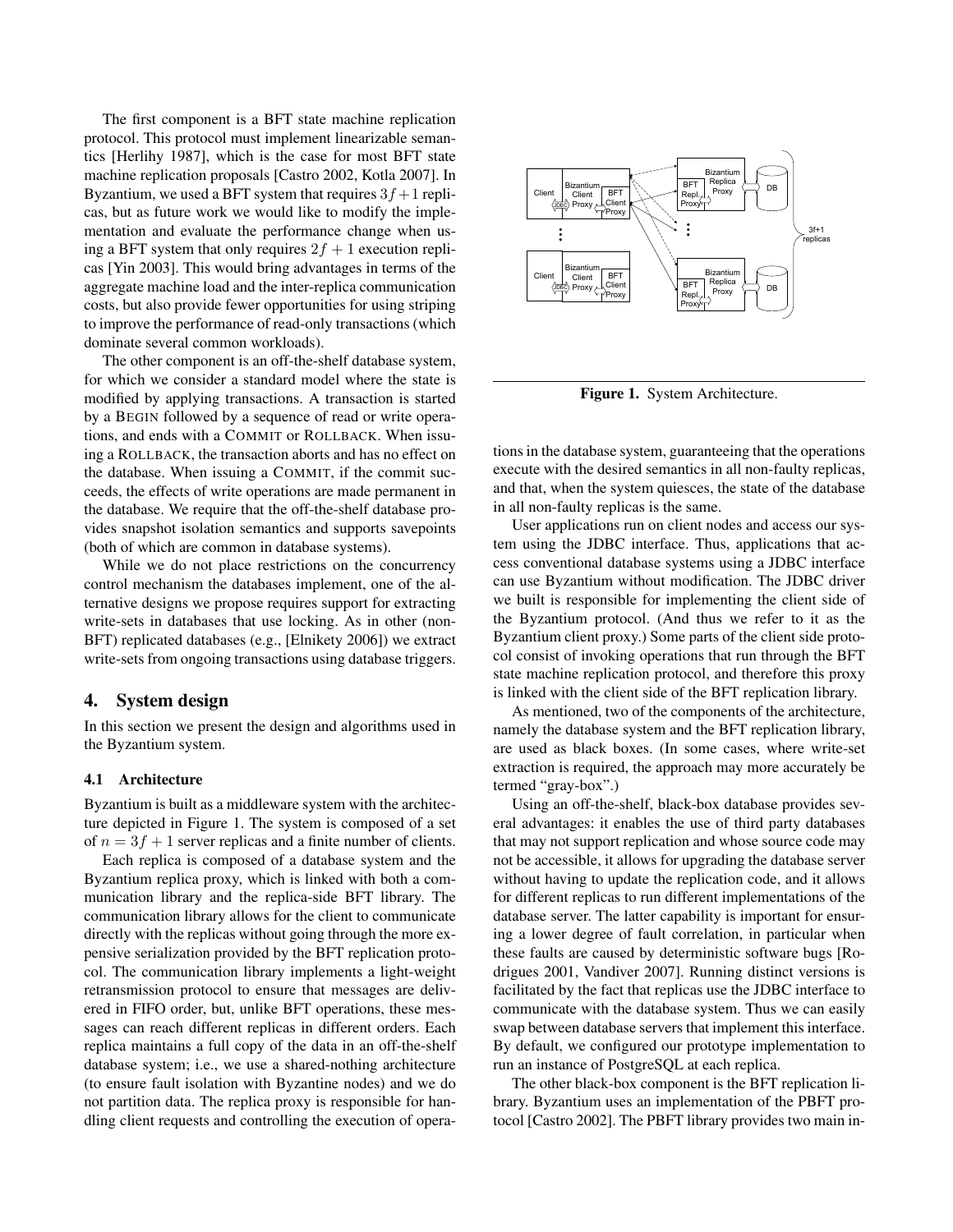terfaces: on the client side, the library offers a "BFT invoke" method that issues the request and returns the corresponding reply, implementing the client side of the protocol; on the server-side, the library executes the replica protocol for serializing all requests, and once a request is serialized it invokes a "BFT execute" upcall, whereby the applicationspecific code executes the client request, updates the service state, and produces the corresponding reply. Note that these libraries only execute one request at a time, since they must assume that the state changes performed by a given request may affect the outcome of the next one. Since we use PBFT as a black box, we can easily switch this replication library with a different one, provided it offers the same guarantees (i.e., state machine replication with linearizable semantics) and has a similar programming interface.

#### 4.2 Normal case operation

We start by describing the normal case in which clients and replicas are not Byzantine, and thus all nodes follow the protocols we present. We address the cases of malicious behavior in subsequent sections. The code executed by the client proxy is presented in Figure 2 and the code executed by the replica proxy is presented in Figure 3. For simplicity, the code omits some details such as error handling, message signing and optimizations. This code is used to implement two versions of the system, termed single-master and multimaster. The difference between the two versions, as far as the code in Figure 3 goes, lies only in the selection of replicas to be contacted, as explained later.

At a high-level, our approach is to only force a total order among the operations for which doing so is required to ensure that all transactions execute against the same snapshot at all replicas, i.e., the BEGIN and COMMIT/ROLLBACK operations. For these, we rely on the PBFT protocol to enforce a total order at all replicas despite Byzantine faults. The remaining operations (reads and writes) can be executed more efficiently by propagating them using the unreliable multicast mechanism, and executing them in a single replica, concurrently with other operations. The main problem then becomes how to deal with the case when that replica is Byzantine and returns wrong results. This is handled at commit time by validating the read and write results at all replicas.

In more detail, the application program starts a transaction by executing a BEGIN call on the database interface (*function db begin*, Figure 2, line 1). The client starts by generating a unique identifier for the transaction and selecting one replica to speculatively execute the transaction – we call this replica the master replica for the transaction. (Note that it does not need to be the same primary replica that is used by the PBFT protocol.) Then, the client issues the corresponding PBFT operation that will serialize the transaction begin in all replicas by calling the *BFT invoke(*<*BEGIN,...*>*)* method from the PBFT library. The execution of the protocol will eventually trigger the corresponding *BFT execute* upcall (Figure 3, line 1) at all replicas. At that moment, a database

transaction is started at the replica. Given the properties of the PBFT system, and since both BEGIN and COMMIT operations execute serially as PBFT operations, the transaction is started in the same (equivalent) snapshot of the database in every correct replica.

After executing BEGIN, an application can execute a sequence of read and write operations (functions *db read op* and *db write op*, Figure 2, line 11 and line 24 respectively). In a write operation, the operation is multicast to all replicas (by calling *mcast*, which triggers the corresponding *receive* upcall in all replicas, shown in Figure 3, line 33). The operation is received by all replicas but only executed in the master and its result is returned to the client, who then returns the result to the application. Both the client proxy and the master replica keep a list of operations and their results.

Read operations can be executed in two different ways. If the transaction is known to be read-write (i.e., after the first write operation), the execution of a read operation is similar to the execution of a write operation. Otherwise, we perform an optimized read as described in Section 4.4.

The transaction concludes by executing a COMMIT operation (*function db commit*, Figure 2, line 32). At commit time, it is necessary to (1) serialize all commit operations among themselves and relative to snapshots for beginning transactions, and (2) perform a series of validations, namely to confirm the outputs of the read and write operations that were executed in a single (potentially Byzantine) replica. To achieve this, the client issues the COMMIT PBFT operation that includes the digest of the operations that were issued and their results. This will trigger the *BFT execute* upcall at all replicas (Figure 3, line 9), and the invocation of this upcall will occur in the same order relative to other BEGIN and COMMIT operations.

A transaction can also end with a ROLLBACK operation. A straightforward solution is to simply abort transaction execution in all replicas. We discuss the problems that arise with this approach when the master is Byzantine in Section 4.6.

#### 4.3 Optimistic execution and recovery

As we explained, the read and write operations of a transaction execute optimistically in a single replica, and their results need to be subsequently validated at commit time. We developed two algorithms that differ in how the master replica is chosen and how operations execute (or not) optimistically in non-master replicas. While the single-master technique performs better for read-write dominated workloads, the multi-master version performs better when there is a large number of read-only transactions. Additionally, these techniques imply a trade-off between the support required from the database system and the performance in the presence of a Byzantine master. We discuss each of these techniques in turn.

*Multi-master optimistic execution.* In the multi-master version, each client can select a different replica as the mas-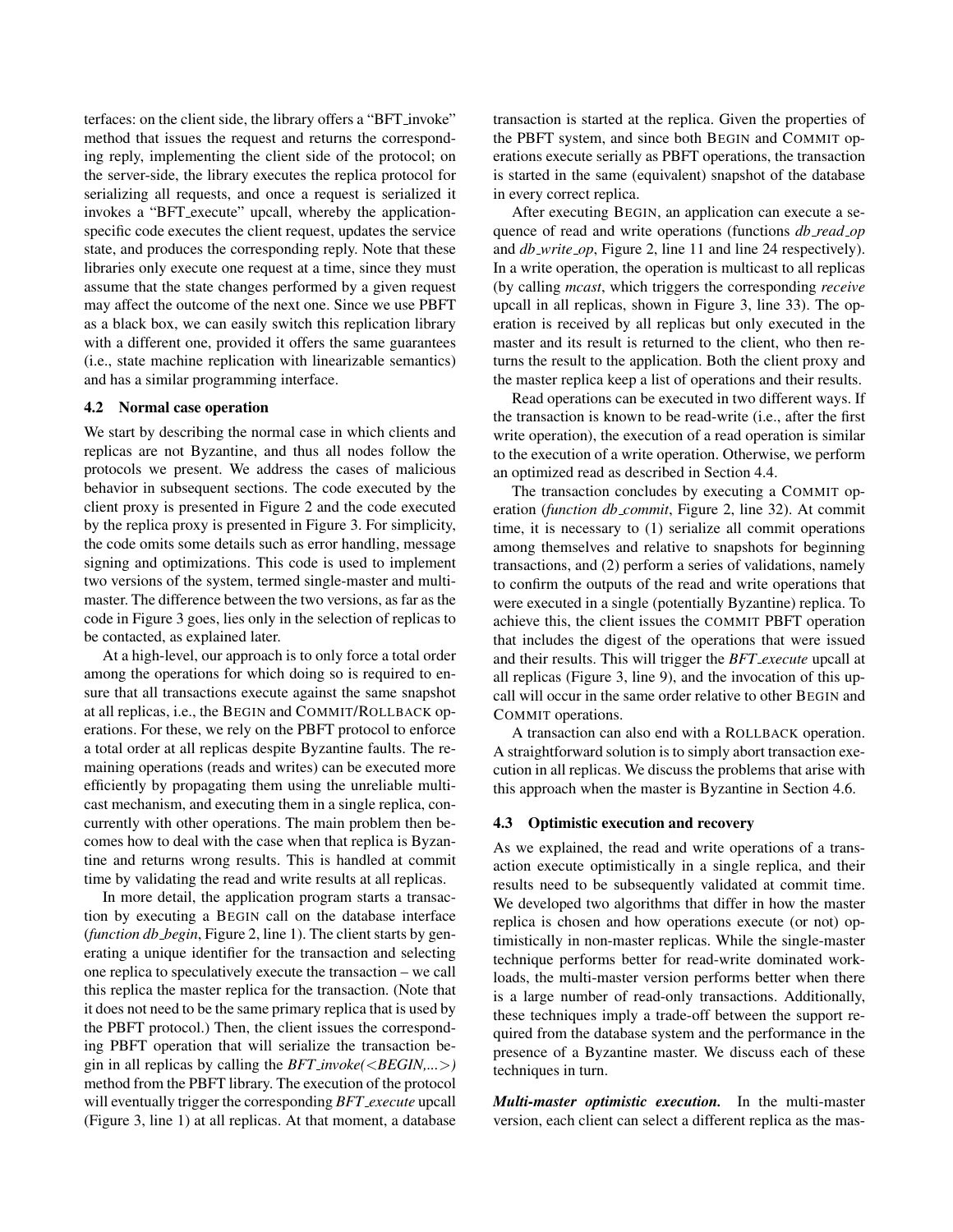```
1 function db begin () : tx H and le
2 uid = generate new uid
3 (masterRep, readReps) = select (1 replica, f+1 replicas)
4 BFT invoke (<BEGIN, uid, (masterRep, readReps)>)
5 \mid \text{ops} = \text{new } \text{Map}6 readOnly = true
7 \mid \text{opCount} = 08 trx H and le = new trx H and le (uid, master Rep, read Reps, opCount, ops, read Only)
9 return txHandle
10
11 | function db_{read\_op} (txHandle, op) : result
12 opNum = ++tx H and le . opCount
13 m cast(\langle read (tx H and le . uid, opNum, op)>)
14 recv(<readResult(txHandle.uid,opNum, HOp, res)> // first result
15 \vert tx H and le . ops. put (opNum, < op, 1, H(res), 'read '>);
16 return res
17 background learning learning learning learning learning learning learning learning learning learning learning learning learning learning learning learning learning learning le
18 | recv(\langle read Result (tx H and le. uid, opNum, HOp, res) >)
19 < , c o u nt , HRes , > = t x H a n dl e . o p s . g e t ( opNum )
20 if (HRes = H(res)) then
21 trx H and le . ops . put (opNum, \langle op , count +1, HRes, ' read ' >);
22 endif
23
24 function db_write_op(txHandle, op) : result<br>25 opNum = ++txHandle.opCount
        opNum = ++tx Handle . opCount26 mcast(\langle write (txHandle . uid, opNum, op)>)
27 | recv(\langle writeResult(txHandle.uid, opNum, HOp, res)>)
28 tx H and le . r e ad Only = false
29 \vert tx H and le . ops . put (opNum, \langleop, 1, H(res), 'write '>);
30 return res
31
32 function db_commit (tx Handle)
33 concurrent
34 if (tx \text{H} and le. read Only) then
35 while LastReadConfirmed (txHandle)<txHandle.opCount
36 wait
37 end while
38 return
39 end if
40 with
41 | lastConfirmed=LastReadConfirmed (txHandle)
42 | HOps = H(ListOps (txHandle))
43 HRes = H(ListRes (txHandle, lastConfirmed))
\begin{array}{c} 44 \mid \\ \text{res} = \text{BFT\_invoke}(\leq \text{COMMIT}, \text{txHandle } \text{.uid}, \text{lastConfirmed }, \text{HOps }, \text{HRes}) \end{array}45 if (res == true) then
46 return
47 else
48 | throw Byzantine Execution Exception
49 endif
50 end concurrent
```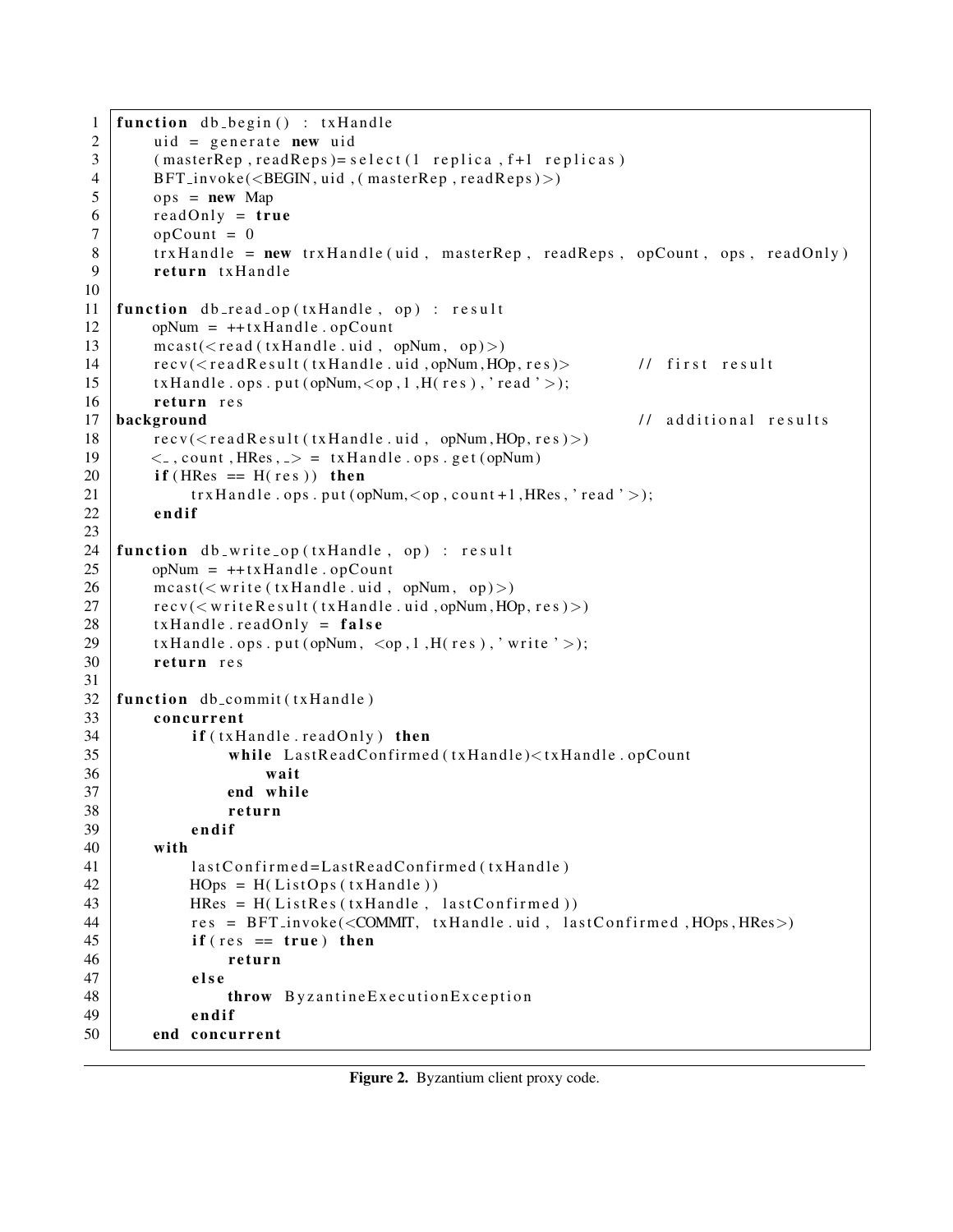```
1 | upcall for BFT\_exec(<BEGIN,uid, (masterRep, readReps))
2 DBTxHandle = db. begin ()
3 \mid \text{ops} = \text{new Map}4 \mid readOnly = true
5 txSrvHandle = new txSrvHandle (uid, DBTxHandle, masterRep, readReps,
6 \mid ops, readOnly)
7 openTxs. put (uid, trxSrvHandle)
8
9 | upcall for BFT_exec(<COMMIT, uid, lastConfirmed, cltHOps, cltHRes >) : boolean
10 txSrvHandle = openTxs.get(uid)
11 openTxs.remove(uid)
12 if (NOT This Is Master Replica (tx Srv Handle)) then
13 execOK = exec_and_verify (txSrvHandle. DBTxHandle, lastConfirmed,
14 tx S rv H and le . ops, clt HOps, clt HR e s )
15 if (NOT execOK) then
16 DBTxHandle . rollback ()
17 return false
18 endif
19 endif
20 return DB_trx_handle.commit()
21
22 | upcall for \text{recv}(< \text{read} ( uid , opNum, op )>)
23 txSrvHandle = openTxs.get(uid)
24 \vert txSrvHandle.ops.put (opNum, \langleop,->)
25 if ((txSrvHandle.readOnly AND ThisIsReadReplica(txSrvHandle))26 OR( NOT txSrvHandle readOnly AND
27 This Is Master Replica (tx S rv Handle)) ) then
28 result = txSrvHandle.DBTxHandle.exec(op)
29 \vert txSrvHandle.ops.put(opNum, \langleop,result \rangle);
30 send_reply(<readResult(uid ,opNum,H(op), result \rangle)
31 endif
32
33 | upcall for \text{recv}(\leq \text{write}(\text{uid}, \text{ opNum}, \text{op})>)34 txSrvHandle = openTxs.get(uid)
35 txSrvHandle.ops.put(opNum, \langle op, -\rangle)
36 if (txSrvHandle masterRep == THIS_REPLICA) then
37 if ((txSrvHandle readOnly AND NOT ThisIsReadReplica (txSrvHandle)) then
38 ExecReadPrefix (trxHandle.ops)
39 end if
40 \vert result = txSrvHandle. DBTxHandle. exec (op)
41 \vert txSrvHandle.ops.put(opNum, \langleop,result \rangle)
42 \vert send_reply(\langle write Result (uid , opNum, H(op), result \rangle)
43 endif
44 txSrvHandle.readOnly = false
```
Figure 3. Byzantium replica proxy code.

ter. This leads to more flexibility in terms of load balancing, and good resilience to a Byzantine master.

In this version of the protocol, the master is selected in the beginning of the transaction either at random or following a more sophisticated load-balancing scheme [Elnikety 2007]. Subsequent reads and writes are then performed optimistically at the master replica, which, as we pointed out, may be Byzantine and return incorrect results. Therefore, when the transaction attempts to commit there are two validation steps that need to be performed: ensuring that the results the client observed were correct, and that the transaction can commit according to SI.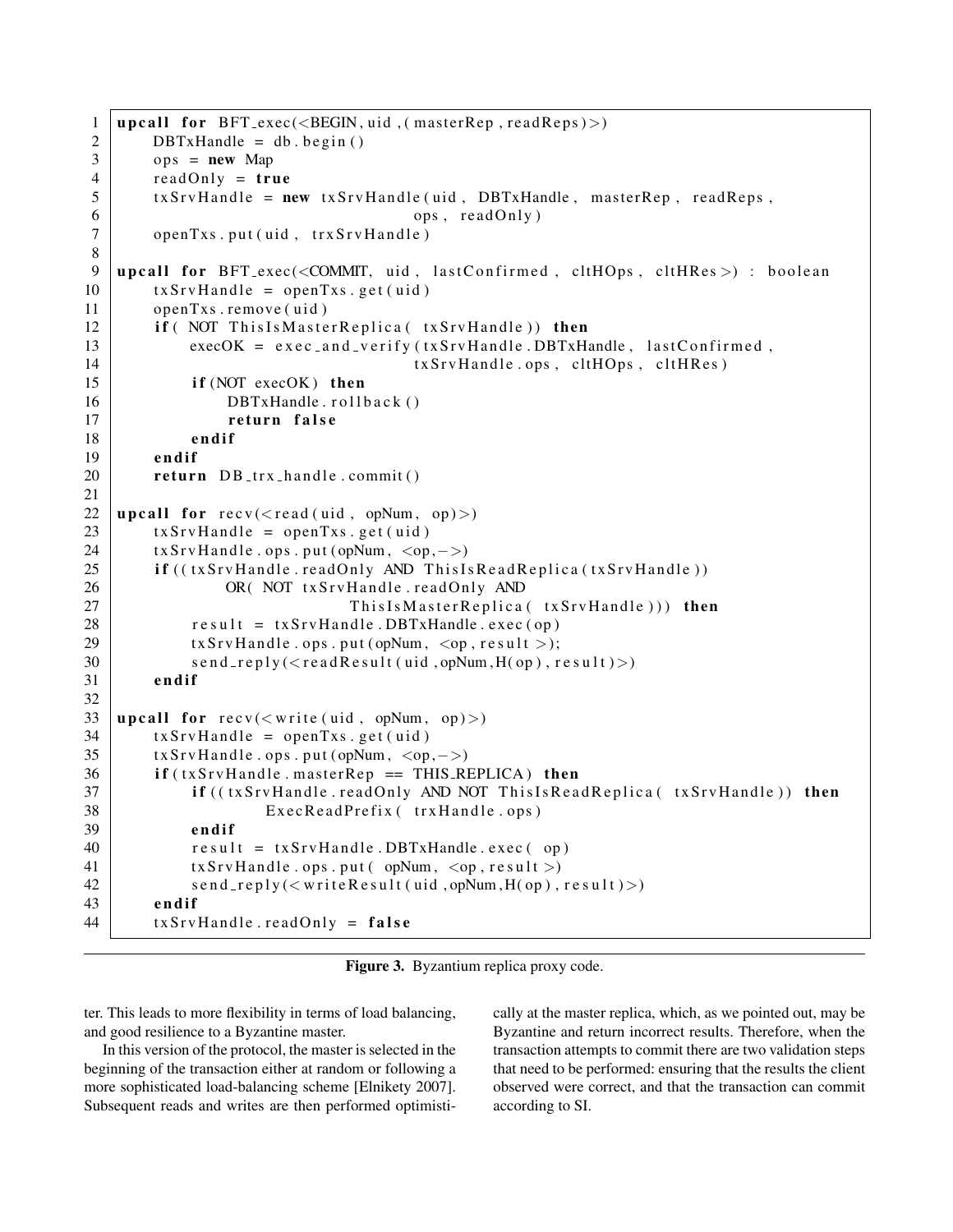For the former, all non-master replicas have to execute the remaining transaction operations and verify that the returned results match the results previously output by the master (Figure 3 line 12). (For now we assume that these operations were received by all replicas, and in Section 4.5.2 we explain how to handle the case where replicas do not receive them, either due to message loss or to a Byzantine client.) Since the transaction executes in the same snapshot in every replica (due to the fact that both BEGIN and COMMIT operations are serialized by PBFT), if the master and client were correct, all other correct replicas should obtain the same results. In case the results do not match, either the client or the master was Byzantine and we rollback the transaction.

Additionally, all replicas including the master must guarantee that SI properties hold for the committing transaction. The way this is done depends on the concurrency control mechanism of the underlying database system.

For database systems with optimistic concurrency control, guaranteeing SI is immediate. As a transaction executes in the same snapshot and commits in the same order relative to other commits in all replicas, the validation performed by the database system suffices to guarantee that a transaction commit succeeds in all replicas or in none (when a conflicting transaction has previously committed). With these database systems, all operations can be executed optimistically in all replicas, reducing the work needed at commit.

However, most database systems rely on locks for concurrency control, including the main system we used to test our prototype, PostgreSQL. In such systems, before executing a write operation, the transaction must obtain a lock on rows to be written. When a replica is acting as master for some ongoing transaction, it will obtain locks on rows it changes. This can block the local execution of a committing transaction that has written in the same rows, and ultimately lead to a deadlock. We address this problem by temporarily undoing all operations of the ongoing transaction. After executing the committing transaction, if the commit succeeds, the ongoing transaction is rolled back due to a conflict. Otherwise, we replay the undone operations and the ongoing transaction execution may proceed.

To achieve this, we rely on the widely available transaction *savepoint* mechanism. Savepoints enable rolling back all operations executed inside a running transaction after the savepoint is established. Thus, when the BEGIN operation executes, a savepoint is created in the initial database snapshot. Later, when we need to undo the operations that were executed in the transaction but still use the same database snapshot, we just need to rollback the transaction to the savepoint that was previously created.

To know which local transaction would block a committing transaction, we use approaches similar to non-BFT replicated databases with SI semantics [Elnikety 2006] - we further discuss this issue in Section 6.

*Single-master optimistic execution.* Unlike in the multimaster protocol, where we have to extract write-sets in databases the use locking, in the single-master case we can avoid this by optimistically executing transactions in the same single node. This requires that clients and replicas agree on the single master that should be executing reads and writes in the course of transactions. This is achieved by augmenting the service state maintained by the PBFT service with this information, and augmenting the service interface with special operations to enable changing the current master. The properties of PBFT will then ensure that all clients and replicas agree on which replica is acting as a master, and this can be communicated to the client as part of the output of the BEGIN PBFT operation.

Given this agreement, validating the SI properties can be done in a straightforward manner just by executing read and write operations of each transaction when it commits. In this case, as transactions commit serially in all replicas, if the transaction can commit in the master, it will be able to commit in all non-master replicas independently of the concurrency control mechanism that is used.

This scheme can be extended to allow transactions to also execute speculatively in non-master replicas before commit time. In databases using optimistic concurrency control, operations can be broadcast to all replicas, which speculatively execute them as they are received. However, for this optimization to work in lock-based database systems, we must guarantee that the same transactions obtain the same set of locks in all replicas – otherwise, some committing transaction would not be able to obtain the needed locks. Guaranteeing this without controlling the internals of the database system requires guaranteeing that operations are issued in some given order to the database system. To ensure this, HRDB [Vandiver 2007] proposes the use of commit barriers controlled by a centralized coordinator for this purpose. In our system we implement a similar idea of using information provided by the master to coordinate other replicas, guaranteeing that all operations of a transaction but the last one can execute speculatively in non-master replicas before commit-time. However, unlike HRDB, if the master is suspected to be faulty, another replica is selected to act as primary.

In particular, our approach leverages the fact that, for transactions executing speculatively at non-master replicas, if an operation completes in the master, it can execute in other replicas without blocking. This follows from the fact that any other operation that would require the same locks would have blocked in the master. Thus, when a non-master replica receives an operation  $op<sub>n</sub>$  from  $t<sub>1</sub>$ , it knows that it can execute operation  $op_{n-1}$  from transaction  $t_1$  (because  $op_{n-1}$ has not blocked in the master). However, this condition is not sufficient to avoid blocking when a transaction commits – e.g. suppose an operation  $op$  of  $t_2$  executes at the master after the master committed  $t_1$ . If a non-master replica executes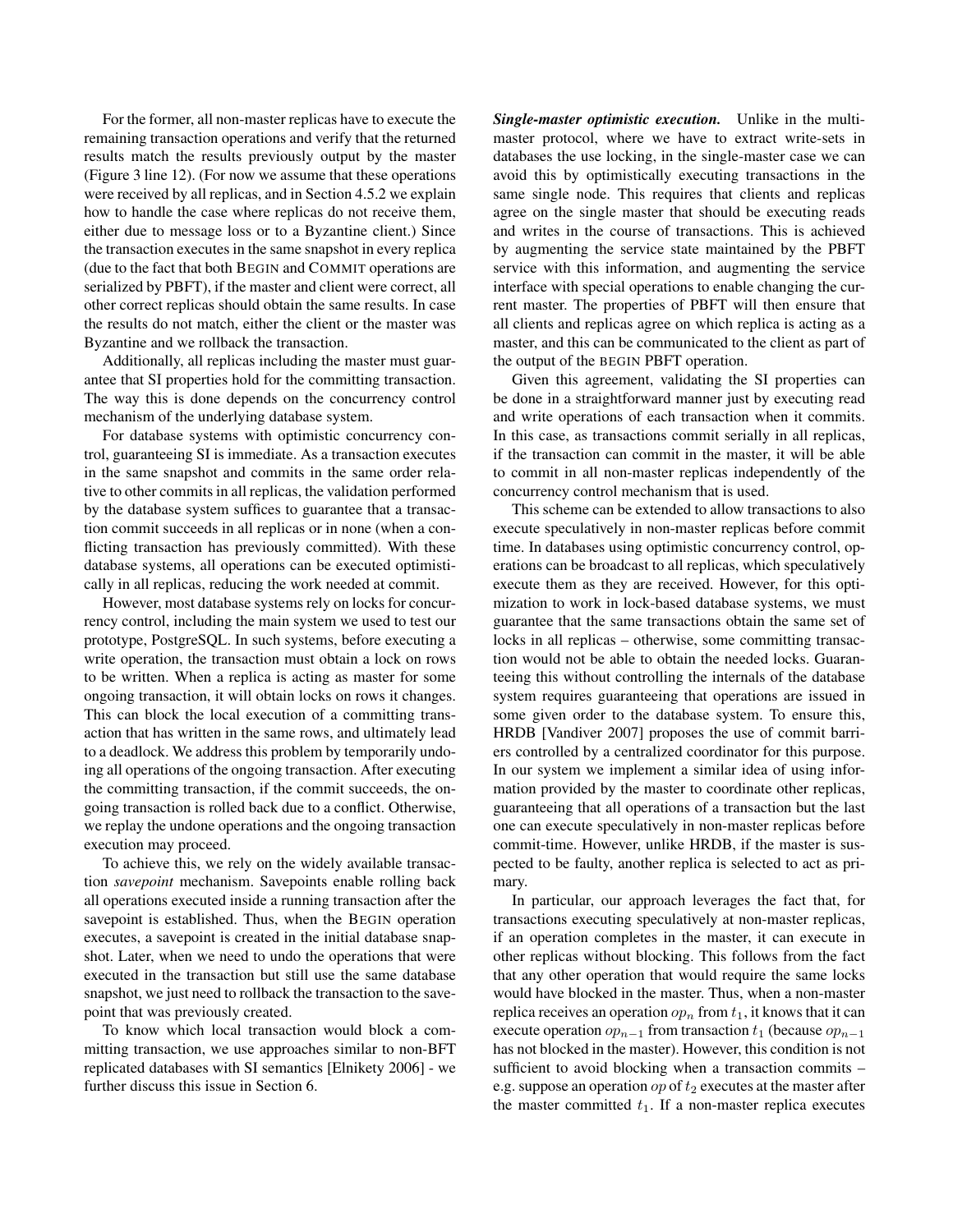op before running some operation of  $t_1$  that requires the same locks as  $op, t_1$  would be unable to commit. To address this problem, we must guarantee that if an operation was executed after the commit of  $t_n$  at the master replica, that same operation will execute in all non-master replicas after committing  $t_n$  (this was known as the *Transaction-ordering rule* in HRDB). To guarantee this, the message with the result of a write operation,  $op_n$ , includes the number of the last committed transaction,  $t_m$ , at the master (serialized by the PBFT protocol). The message that propagates a read or write operation  $op_{n+1}$ , includes the value received in the result of the last write operation. Therefore, we can enforce the necessary order by imposing that operation  $op_n$  executes at non-master replicas only after that replica has executed the commit of  $t_m$ .

#### 4.4 Read-only optimizations

When transactions begin, we assume they are read-only until the first write operation. While the transaction is flagged as read-only, we employ the following optimization to improve the performance of read-only transactions (and of read-only prefixes of other transactions). Read requests are executed in  $f+1$  replicas (chosen randomly when the transaction begins) and the result from the first reply is returned to the client, while the remaining replies are collected in the background (Figure 2, lines 17-22). When the  $f$  additional replies that are received in the background match the first reply, the result of the read is considered to be confirmed without the need for executing the operation in any additional replica.

At commit time, if all returned values were correctly validated by  $f + 1$  replicas, the client immediately returns the commit successfully. In the case that some reads were not yet validated, the commit procedure falls back to the original, unoptimized version, which is run in parallel with trying to conclude the optimized validation. In the normal case, when the  $f + 1$  replicas reply at similar speeds, operations are confirmed by the optimized protocol. When a write operation occurs, the transaction is promoted to read-write, and starts executing the normal protocol. However, the confirmed read operations executed prior to the first write will not be included in the final commit-time validation.

This scheme enables a form of striping and load-balancing, since read-only transactions only execute their read operations in  $f + 1$  of the  $3f + 1$  replicas. For providing efficient load balancing, the selection of the replicas that execute the reads (Figure 2, line 3) could follow one of the various existing proposals (e.g., [Elnikety 2007]). In our prototype, the  $f + 1$  replicas are selected randomly with the constraint that, in the multi-master version, the  $f+1$  replicas always include the master. This has the advantage that, when a transaction is upgraded to read-write, the master replica has already executed all previous operations and is ready to proceed with the execution of the subsequent operations. In the single-master version, the  $f + 1$  replicas selected to execute read operations do not include the master (as in Ganymed [Plattner

2004]). The rationale for this approach is to reduce the load in the master node – otherwise, the master node would have to execute all transactions. The downside of this approach is that when a transaction is upgraded to read-write, the master node needs to execute all operations whose results are not known to be guaranteed, if any.

#### 4.5 Tolerating Byzantine faults

So far we have mostly assumed that nodes follow the protocol. In this section we explain how the system handles Byzantine behavior, starting with the assumption that only replicas may exhibit Byzantine behavior, and later addressing the case of Byzantine clients.

#### 4.5.1 Tolerating a faulty master

A faulty master can return erroneous results or fail to return any results to the clients. The first situation is addressed by having all replicas verify at commit time the correctness of results returned by the master. If the results of executing the operations in the transaction do not match the results that the client observed (and whose digests are passed as an argument to the PBFT COMMIT operation), the replicas will rollback the transaction and the client will throw an exception signaling Byzantine behavior. This guarantees that correct replicas will only commit transactions for which the master has returned correct results for every operation.

Addressing the case where a master fails to reply to an operation requires different solutions, depending on whether a single-master or a multi-master approach is used.

*Multi-master* In the multi-master version, if the master fails to reply to an operation, the client selects a new master to replace the previous one and starts by re-executing all previously executed transaction operations in the new master. If the obtained results do not match, the client rollbacks the transaction by executing a ROLLBACK operation and throws an exception signaling Byzantine behavior. If the results match, the client proceeds by executing the next operation in the new master.

Because of this mechanism, there may be situations where the master is unaware that it did not execute the entire transaction (e.g., if the client switched to a new master due to temporary unreachability of the original master). To handle this, at commit time, a replica that believes itself to be the master of a transaction must still verify that the sequence of operations sent by the client is the same as the sequence that it has itself executed. Thus, if the master that was replaced is active, it will find out that additional operations exist and will execute them.

In subsequent transactions, a client will not select as master a replica that it suspects of exhibiting Byzantine behavior.

*Single-master* In this scheme, if the master fails to reply to an operation, the client will forward the request to all replicas. Each replica will try to forward the request to the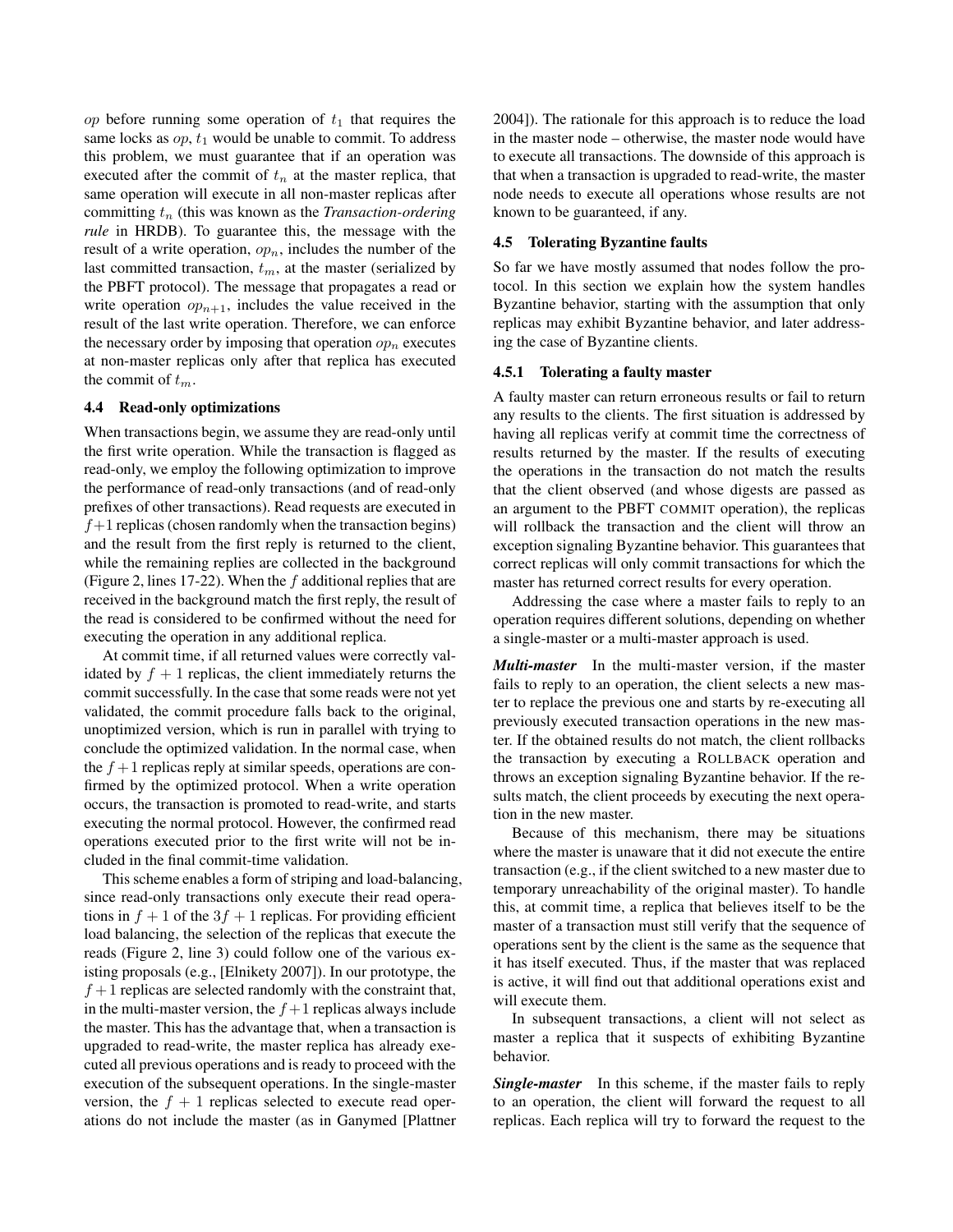master on behalf of the client. If the master replies, the replica will forward the reply to the client. Otherwise, the replica will suspect the master, and request a master change.

A replica starts a master change by submitting a PBFT *master change* operation (as a consequence of a suspicion of Byzantine behavior). When  $f + 1$  *master change* operations from different replicas are executed concerning the same master, a new master is automatically elected – in our prototype, replicas are numbered, and the next master replica is selected in a round-robin fashion. In this case, all ongoing transactions are marked for rollback. When executing the next operation, the client will be informed that the transaction will rollback.

Aside from this situation, a replica will also request a master change when, during the execution of the commit, the results observed by the client do not match the local results. This raises the possibility of Byzantine clients using this mechanism to cause false positives and trigger constant master changes. The next section discusses this and other avenues that Byzantine clients may use to cause the system to malfunction.

#### 4.5.2 Tolerating Byzantine clients

The system also needs to handle Byzantine clients that might try to cause the replicated system to deviate from the intended semantics. Note that we are not trying to prevent a malicious client with legitimate access from writing incorrect data, or deleting entries in the database. Such attacks can only be limited by enforcing security/access control policies and maintaining database snapshots that can be used for data recovery [King 2005]. What we are trying to prevent are violations of database semantics or service availability due to clients that do not follow the protocol we described.

Since PBFT already ensures that Byzantine clients cannot affect the system other than by invoking operations through the service interface, our system only needs to address violations of the remaining protocols that are used.

An obvious check that replicas need to perform is whether they are receiving a valid sequence of operations from each client. These are simple checks, such as verifying that a BE-GIN is always followed by a COMMIT/ROLLBACK and that the unique identifiers that are sent are valid.

There are, however, more subtle deviations that could be exploited by Byzantine clients. One avenue of attack follows from that fact that during a transaction operations are multicast to all replicas, and, at commit time, the client propagates a digest of operations and results to all replicas, but not the operations themselves. A Byzantine client could exploit this behavior by sending different sets of operations to different replicas. (A similar possibility is that some of the messages containing operations are lost and do not reach some of the replicas by commit time.) The consequence would be that at commit time, only those replicas that had a sequence that matched the digests would commit the transaction, leading to divergent database states at different replicas.

To address this problem, while avoiding a new round of messages among replicas during correct executions, we leverage a PBFT protocol mechanism that enables replicas to agree on non-deterministic choices [Rodrigues 2001]. This feature was originally used for replicas to agree on things such as the current clock value. In this mechanism, the primary proposes a value for the non-deterministic choices and replicas that disagree with that value can reject it. If there is no set of  $2f + 1$  replicas that accept that choice then the operation is not executed, a primary change will take place, and the new primary can then propose a different value.

We use this mechanism to allow replicas to vote on whether they have the sequence of operations that match the digests sent by the client. If  $2f + 1$  replicas agree on the fact that they hold all the operations, the PBFT operation will proceed with transaction commitment. Correct replicas that were not in this set and do not have the correct sequence of operations must obtain it from other replicas. If the primary believes it does not have the sequence of operations and  $2f + 1$  replicas agree on this fact (if the client sent incorrect digests, for instance) then the PBFT operation proceeds with all replicas rolling back the transaction. Otherwise, if there is no agreement among any set of  $2f + 1$  nodes, the PBFT protocol automatically initiates a primary change and the new primary will repeat the process. In parallel, correct replicas that have the right sequence of operations will multicast them to all replicas. This ensures liveness, since either a correct replica has the set of operations and will eventually propagate them to all replicas, or the correct replicas will eventually agree on the fact that they do not have access to the operations and the transaction will rollback.

Another possible consequence of Byzantine clients is that the master could be forced to discard its previously executed sequence of operations. This would be the case if the set of values sent in the commit operation is accepted by  $2f + 1$ replicas but these values do not correspond to the values sent to the master before committing. In this case we need to allow the master to undo the executed operations and execute the new sequence in the original snapshot. To this end, we set up a savepoint when the transaction starts. Later, if the master finds that the Byzantine client had sent other replicas a different set of values that match the commit digests, then the transaction is rolled back to the savepoint that was previously created before executing the new sequence of operations. This ensures that all replicas, including the master, execute the same operations on the same database snapshot, guaranteeing the correct behavior of our system.

Another possible point of exploitation arises if a Byzantine client send an incorrect digest for the results, leading all replicas but the master to rollback the transaction. To address this case, the master checks the received digest and rollbacks the transaction if a Byzantine behavior is detected.

Finally, to avoid the aforementioned problem of clients constantly changing the master due to false accusations in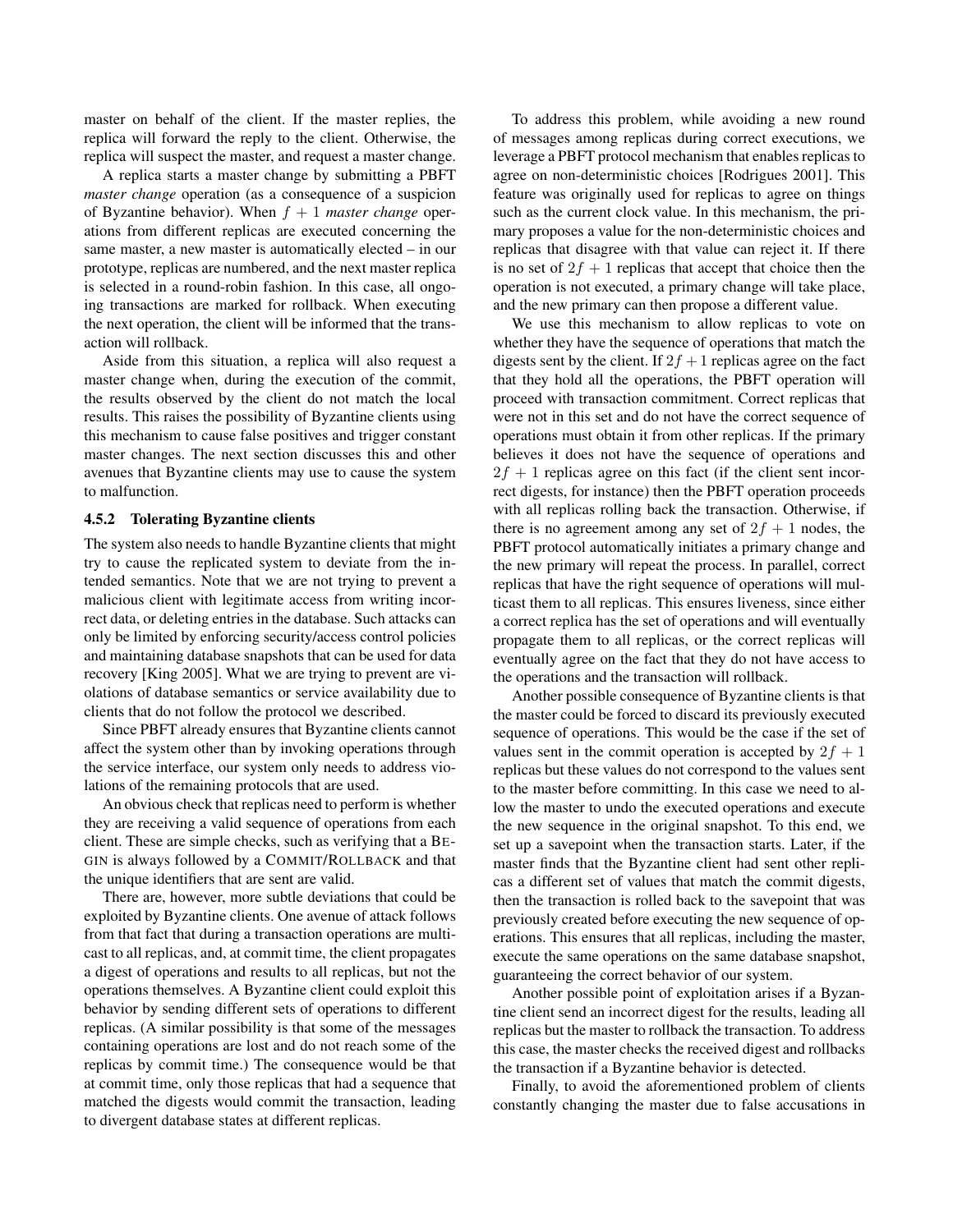the single master approach, we can deploy a mechanism by which replicas suspect a client that causes too many master changes, and that client is forced to ask for a receipt, signed by the master replica, of the operation results that were returned to it before being able to cause a new master change. The operation to request a receipt can be handled just like read and write operations.

#### 4.6 Handling rolled back transactions

When a transaction ends with a ROLLBACK operation, a possible approach is to simply rollback the transaction in all replicas without verifying if previously returned results were correct (e.g., this solution is adopted in [Vandiver 2007]). In our system, this could be easily implemented by executing a PBFT operation that rollbacks the transaction in each replica.

This approach does not lead to any inconsistency as the replicas are not modified. However, in case of a faulty master, the application might have received an erroneous result, leading to the decision to rollback the transaction. For example, consider a transaction trying to reserve a seat in a flight that has seats available. When the transaction queries the database for available seats, a Byzantine master might incorrectly return that none is available. As a consequence, the application program may end the transaction with a ROLL-BACK. If no verification of the results that were returned was performed, the client would have made a decision to rollback the transaction based on an incorrect database state.

To detect this, we decided to include an option to force the system to verify the correctness of the returned results even when a transaction ends with a ROLLBACK operation. When this option is activated, the execution of a rollback becomes similar to the execution of a commit (with the obvious difference that the transaction always rollbacks). If the verification fails, the ROLLBACK operation raises an exception. Note that a correct program should include the code to catch all exceptions raised by a database operation and take appropriate action depending on the content of the exception.

# 5. Correctness

In this section we sketch a proof that our design meets safety and liveness conditions.

The safety part of our correctness conditions states that transactions that are committed on the replicated database observe SI semantics. This follows from the linearizable semantics of PBFT [Castro 2002], and the fact that all BEGIN and COMMIT operations are serialized by PBFT and thus execute in the same total order at all non-faulty replicas. This, coupled with the fact that the output of the commit operation only depends on the sequence of begin and commit operations that happened previously, which is the same at all non-faulty replicas, implies that the output of commits will be the same as the output of the local commit at each nonfaulty replica. Note that the output of commit is independent of the other operations that are not serialized through PBFT because commit operations carry as argument the sequence of values that were read and written by the transaction.

Given this point, the proof that the system obeys SI semantics follows from the fact that each non-faulty replica applies the begin and commit operations on their local database that provides SI semantics and forwards the reply from the database, and that the commit validates all the outputs that the client received and applies all the updates that the client issued during the transaction.

Read-only transactions are a special case since the commit does not require invoking a PBFT operation, but these also conform to SI semantics, since when these transactions begin they run a PBFT begin operation, hence establishing a position for this transaction in the serial order of committed transactions at all non-faulty replicas, as stated above. Since the values that are read are confirmed by  $f + 1$  replicas, there is at least one non-faulty replica in that set that will return a value that is correct according to the SI semantics and the total order set by the PBFT begin operation.

For liveness, we need to ensure that operations that are initiated by the client are eventually executed. This requires the same assumptions that are required for liveness of the PBFT protocol, which is that after some unknown point in the execution of the program messages message delays do not grow superlinearly [Castro 2002].

Given this assumption, and due to PBFT's liveness condition, we can guarantee that the BEGIN, COMMIT, and ROLL-BACK operations are eventually executed. Furthermore, operations that do not go through the PBFT protocol are simple RPCs which are eventually executed under the same set of assumptions. The execution of these operations does not block, by algorithm construction, and thus we can guarantee that all client operations eventually get executed.

## 6. Implementation

We implemented a prototype of Byzantium in Java. We developed a Java-based PBFT implementation, and our proxies use the JDBC interface to interact with the application and the underlying database system. We also built a communication library providing FIFO semantics and message authentication using Message Authentication Codes (MACs).

We use several techniques proposed in other middleware database replication systems [Cecchet 2008, Elnikety 2006, Rodrigues 2001, Vandiver 2007] in our system. We make non-deterministic database operations (e.g. select) deterministic by rewriting the operation and/or overwriting the nondeterministic components of each reply.

We implemented two mechanisms to avoid deadlocking in our multi-master version: one that relies on the extraction of write-sets using database triggers, and another that relies on the analysis of SQL code. These mechanisms work by maintaining the write-sets of on-going transactions and, be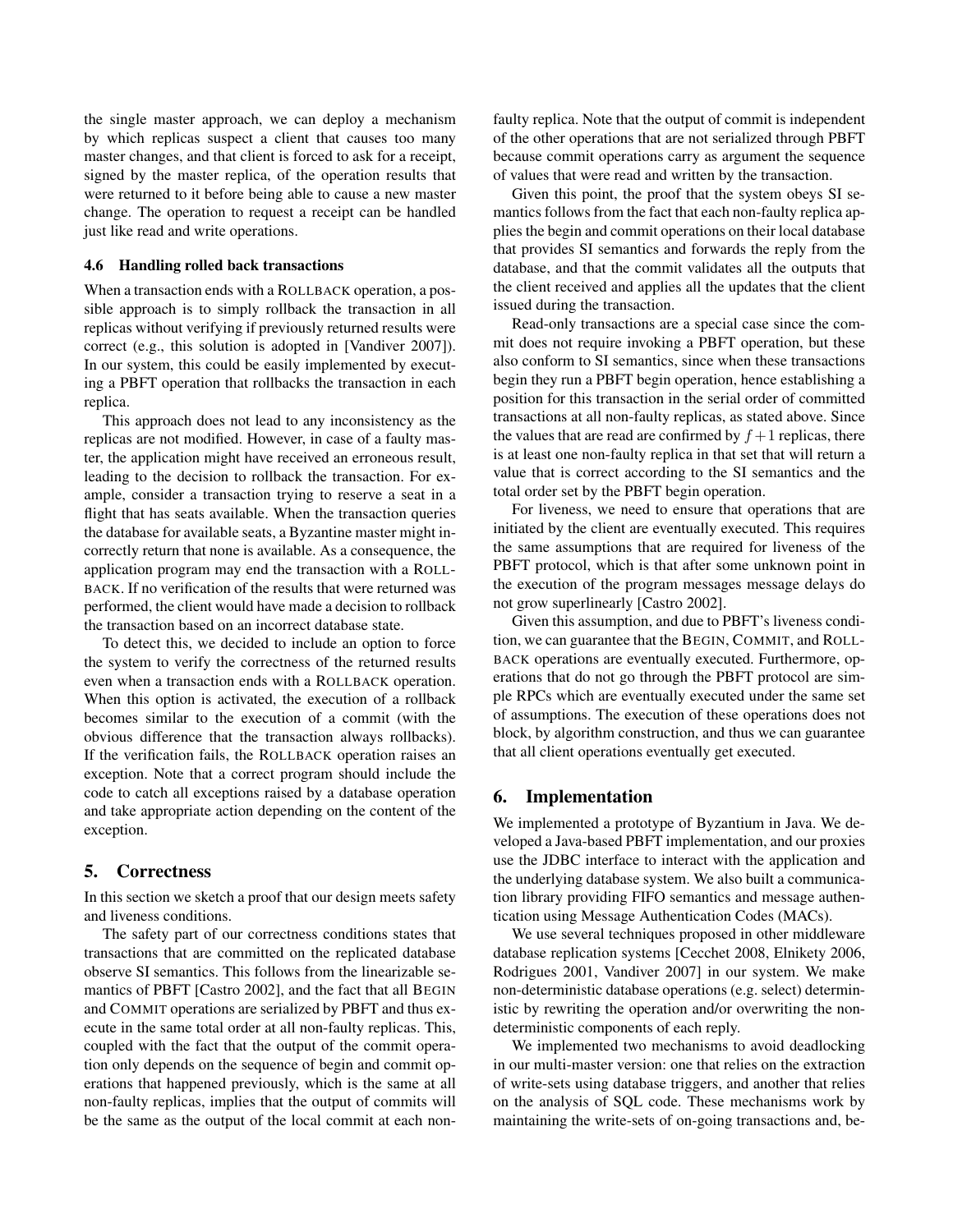fore executing a remote operation, verify if it would conflict with local transaction. Sometimes it is not possible to verify this from the write code – in such situations, it is possible to obtain the additional needed information by relying on the SELECT ... FOR UPDATE NOWAIT SQL statement. Our experiments have shown that neither approach offers a clear performance advantage over the other.

Since Byzantium was designed to work with any database that supports the JDBC interface and provides Snapshot Isolation, we tried it with two different database implementations: PostgreSQL and HyperSQL<sup>1</sup>, a Java-based database system that implements SI. In HyperSQL, the single-master version worked without changes, but for the multi-master version it was necessary to develop a workaround to address an unimplemented method of the JDBC interface. The performance of HyperSQL with the TPC-C benchmark configuration we used was much lower than that of PostgreSQL. Thus, in our evaluation, we only report the performance with PostgreSQL.

## 7. Evaluation

In this section, we evaluate the performance of our prototype. Our tests were performed with  $f = 1$ , leading to  $n = 3f+1 = 4$  replicas. Studies show that this configuration is sufficient to mask almost all reported database bugs [Gashi 2007]. The tests were run on a cluster of machines, each one with a single-core 2.6 GHz AMD Opeteron 252 processor, 4 GB of memory, a 146 GB Ultra320 SCSI disk and 1 Gigabit ethernet ports. The machines were connected by a Nortel Ethernet Routing Switch 5520. The machines were running the Linux operating system, kernel version 2.6.30. The database used was PostgreSQL version 8.3.4, in synchronous commit mode to guarantee reliability. The JVM we used was Sun VM version 1.6.0<sub>-12</sub>.

The evaluation used an open-source implementation of TPC- $C^2$ . We made slight modifications to the benchmark, namely to include a warm-up phase before starting the performance measurements, and to allow clients to execute on different machines. An important point is that our benchmark does not use database batches, which makes it more demanding for the communication protocols and leads to worse performance when compared to the solution using batches. Our database configuration included 10 warehouses and an inter-transaction arrival time of 200 ms. The experiments show the average of 5 runs, with the error bars showing the lowest and highest value.

The goal of our experiments is to evaluate the overhead of providing BFT replication and the efficiency of the two versions of our protocols. For this, we compare the Byzantium multi-master, *Byz-N*, and single master, *Byz-1*, versions to both a non-replicated *proxy*-based solution and a *full BFT* replicated system where all operations are serialized by exe-

<sup>1</sup> http://hsqldb.org/



Figure 4. Performance on standard TPC-C workload (with no batches). Note that Full BFT has only a single data point, as expected, since concurrency leads to deadlock.

cuting each operation as a PBFT operation. The *proxy* solution uses a proxy that relays the connections from all clients to a single database server using JDBC connections. The solution is multi-threaded, with each client being handled concurrently by a dedicated thread. This reflects the performance of a non-replicated database server, while only adding the overhead of implementing a Java-based middleware solution. We use the *proxy* and *full BFT* solutions as comparison points, because they represent the best and worst case of what an implementation using our code base is expected to achieve, with the former incurring no BFT overhead and the latter incurring the overhead of running PBFT for every operation.

In our experiments, we have used the mechanism that avoids deadlocks without using database triggers. We also disabled the mechanism to verify the correctness of the execution of rolled back transactions.

#### 7.1 TPC-C standard: read-write dominated workload

Figure 4 presents the performance results obtained with the standard TPC-C workload, consisting of 92% read-write transactions and 8% read-only transactions. The results show that the performance of our versions is between 20% to 35% lower than the *proxy* solution.

There are two main reasons for this overhead. First, the workload consists mostly of read-write transactions, for which both read and write operations must execute at all replicas. (In fail-stop replication, part of this cost is avoided as it suffices to read from a single replica.) Thus, this workload introduces overhead associated with the replication protocols that is not compensated by any form of load-balancing. This overhead could have been minimized if transactions had long prefixes of read-only operations, as explained in section 4.4. However, TPC-C read-write transactions have very small prefixes of read-only operations – e.g., the new order transaction, which may include over 50

<sup>2</sup> http://sourceforge.net/projects/benchmarksql/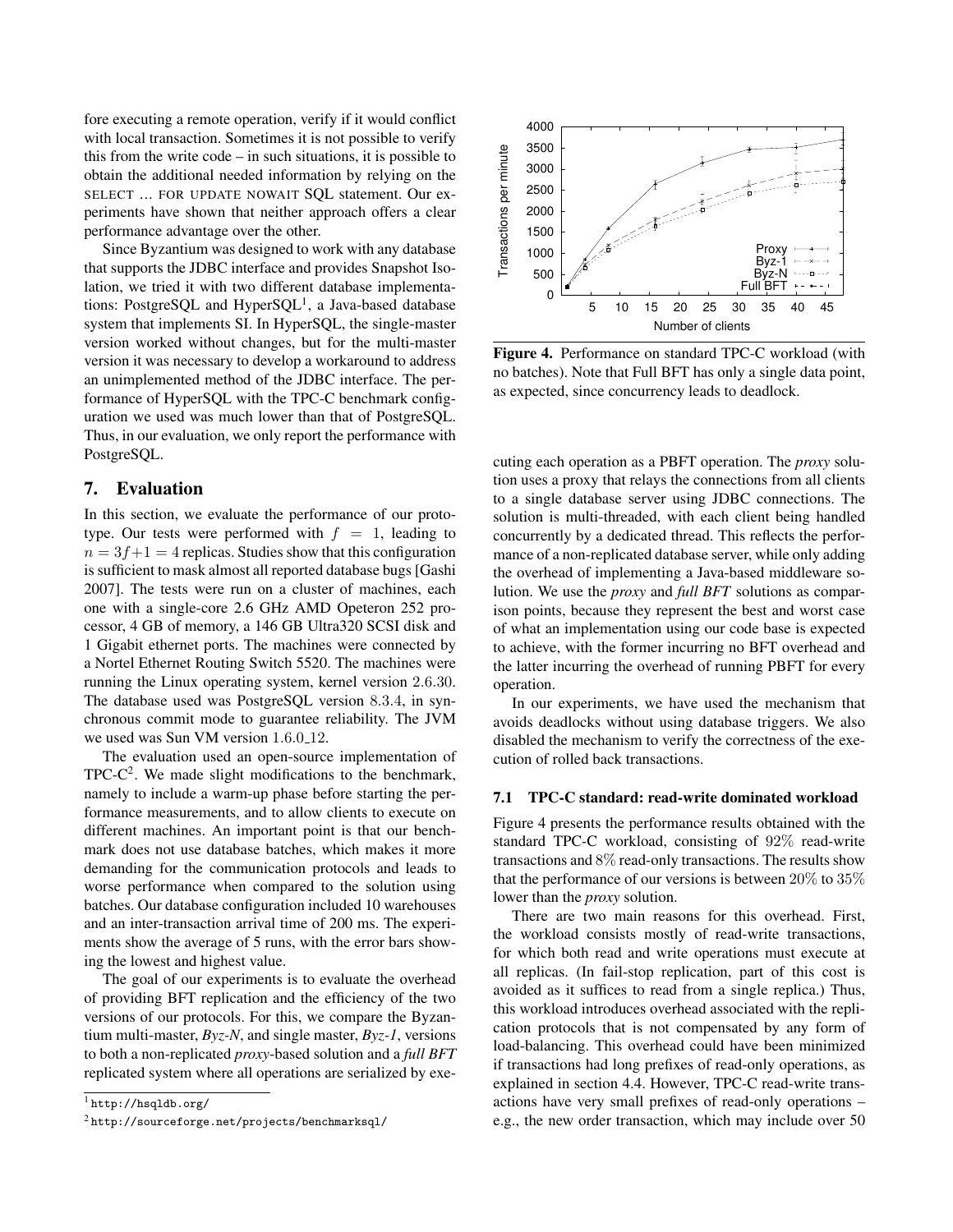

Figure 5. Performance on read-only workload, based on TPC-C transactions with no batches.

operations, has a prefix of two read operations before the first write operation.

When compared with the *full BFT* solution, our solution performs 5% better for a single client. For a larger number of clients, the *full BFT* solution always blocked. This was expected, as we did not include any mechanism to prevent a PBFT operation from blocking in the database when trying to acquire a lock that is taken (as we have in *Byz-N*).

When comparing our two versions, the difference tends to be about 10% and slightly increasing with the number of clients, with the single master version performing better. The reason for this lies in the optimization mechanism of the single-master version, which speculatively executes operations in all replicas, thus minimizing the execution time for the commit operation.

Two additional results are important. First, the induced rollback ratio due to concurrency problems increases with the number of clients, but it is similar for both *Byzantium* versions and the *proxy* solution (with a difference of less than 3% in all studied scenarios).

The second result worth mentioning is the time to execute a transaction. In this case, the results vary depending on the transaction type. Read-only transactions run up to  $1.3\times$ faster in *Byzantium* versions than in *proxy* – we will discuss the reasons for this in more detail in the next section. Readwrite transactions run slower in *Byzantium* than in *proxy* by a factor of 0.7 or better. This is due to the additional stages introduced by the replication algorithm.

## 7.2 Read-only workload

Figure 5 presents the performance results obtained with a modified TPC-C workload consisting of only read-only transactions, with 50% for each type of read-only transaction (check inventory level and check order status).

The results show that *Byz-N* improves on the performance of *proxy* by up to 10% when the number of clients is smaller than 32, and this improvement increases up to 90% with 96 clients. The main reason for this is related to the load



Figure 6. Performance on mixed workload, based on TPC-C transactions with no batches. Full BFT has only a single data point, as expected, since concurrency leads to deadlock.

of replicas. In the multi-master version, since operations of read-only transactions tend to execute only in  $f + 1$ replicas, the load of each replica is half of the load when running *proxy*. Thus, by load balancing, our solution is able to achieve close to optimal throughput, almost doubling the result of *proxy*.

The performance of *Byz-1* is better than *proxy* and worse than *Byz-N*. In the case of the single master protocol, the load of replicas other than the master is at most  $\frac{2}{3}$  of the load when running *proxy*.

As expected, the results show that the *full BFT* performance is the worst of the four setups, and the differences increase rapidly with the number of clients. This is due to having to use the PBFT protocol for executing each operation, and demonstrates the need for minimizing the use of this protocol, as proposed by our solution.

#### 7.3 Mixed workload

Figure 6 presents the performance results obtained with a modified TPC-C workload consisting of 50% read transactions (with 25% for both check inventory level and check order status) and 50% write transactions (with 27% for new order, 21% for payment and 2% for delivery, keeping the original ratio among write transactions). The results show that the performance of our versions is between 20% and 30% lower than the *proxy* solution with up to 48 clients. This represents a slightly lower overhead when compared with the write-dominated workload. In this case, the results for *Byz-N* and *Byz-1* are very similar, as a result of the improved performance of the multi-master version for read-only transactions.

#### 7.4 Byzantine behavior

Next, we evaluate the performance of Byzantium in the presence of Byzantine faults caused by database bugs. To this end, we have changed the code of the Byzantium replica proxy to simulate incorrect results from the database. The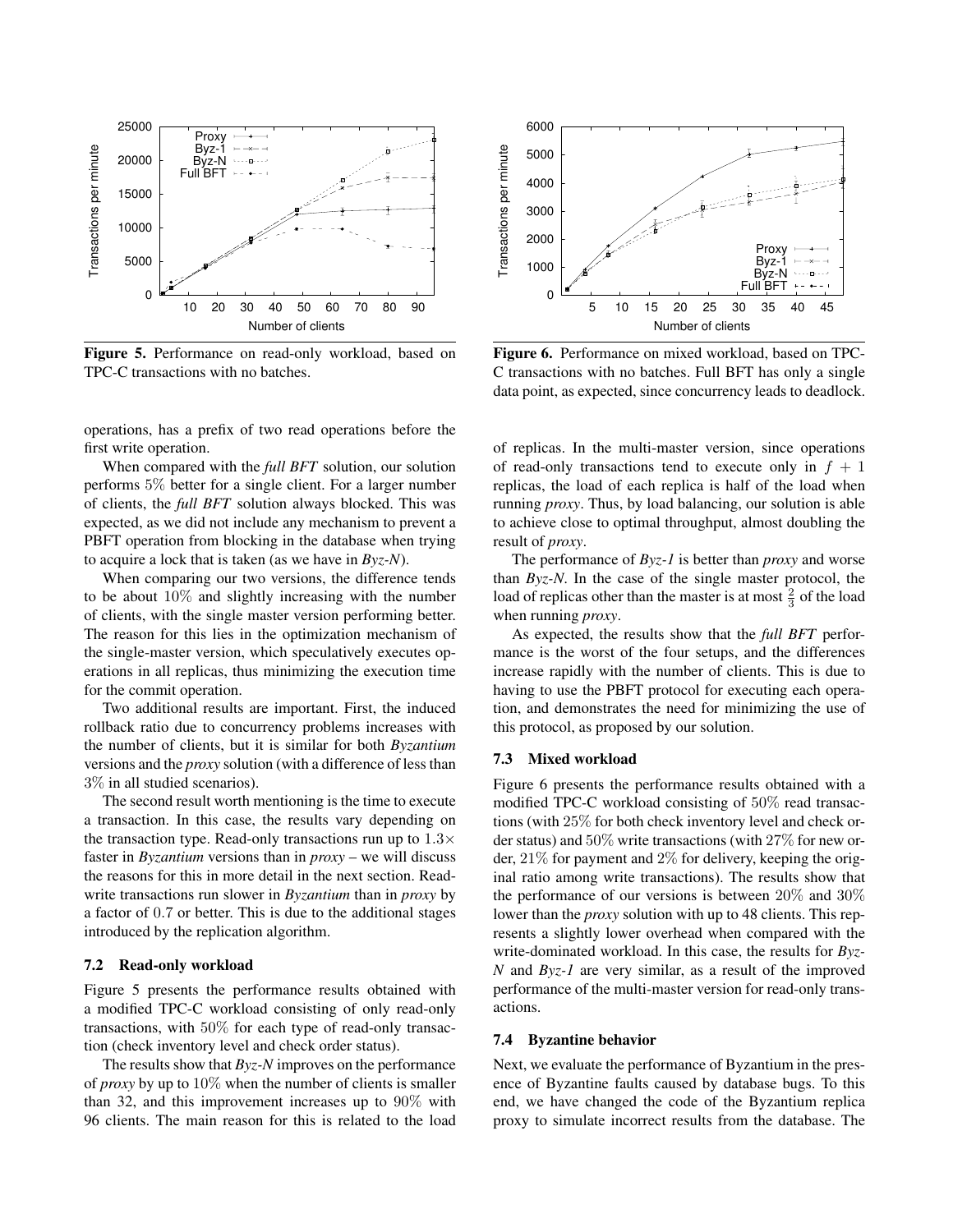

Figure 7. Performance on the presence of a single Byzantine server, using TPC-C standard workload .

implementation is very simple: for each data item read, it randomly changes the returned value with a pre-defined probability. Although this scenario represents a rather benign case of Byzantine behavior, it is one that is probably more likely to happen in practice, with a replica sending the same incorrect messages to every other node. In the scenario of a malicious replica, the performance penalty could be higher, particularly in the single-master case.

We have measured the throughput of the system with the standard TPC-C benchmark, a single incorrect replica and an error probability of 10% in the period after the server starts exhibiting Byzantine behavior. We only present the results for our multi-master design – the results with a single master show a similar pattern.

Figure 7 presents the results, with *Byz-N-Faulty* representing the throughput with a Byzantine replica. The lower throughput was expected for two reasons. First, the load is divided among a smaller number of replicas. Second, in all PBFT protocol steps, the messages from the Byzantine replica cannot be used for obtaining the required conditions, thus delaying the execution of the protocol.

A more interesting and surprising result is related to the number of rolled back transactions, which increased to about 5% of all executed transactions. This result seemed to suggest that our mechanism to change the master replica worked very slowly. However, after analyzing the experiments, we discovered that a large number of transactions with incorrect results were rolled back by the benchmark code and not due to the detection of Byzantine behavior by our algorithms. The reason for this is that the transaction code often uses the results from a previous operation as a parameter in the subsequent operations. When the previous returned result is incorrect, the subsequent operation fails and the benchmark ends up rolling back the transaction. These results also show the importance of the mechanism to verify the execution of rolled back transactions introduced in Section 4.6.

# 8. Conclusions

We presented Byzantium, the first proposal for middlewarebased BFT replication of database systems that allows for concurrent execution of database operations and does not rely on centralized components. Byzantium shows that it is possible to obtain the strong assurances that derive from using a Byzantine fault model, while paying only a modest penalty in terms of performance overhead. We showed how to minimize the use of the expensive BFT operations using two different techniques for optimistic execution, and how to optimize the execution of read-only transactions.

We evaluated Byzantium and our results show that replication introduces only a modest performance overhead for read-write dominated workloads and we perform up to 90% better than a non-replicated database system for read-only workloads. Our single-master version performs better in read-write dominated workloads while the multi-master version performs better with a large number of read-only transactions.

In the future, we intend to deploy different database systems in different replicas, and to explore the use of other BFT protocols as their implementations become available.

# Acknowledgments

We would like to thank the anonymous reviewers and our shepherd, Ozalp Babaoglu, for the time they dedicated to providing valuable feedback on earlier versions of this paper. This work was partially supported by CITI and FCT/MCTES project # PTDC/EIA/74325/2006.

## References

- [Bernstein 1986] Philip A. Bernstein, Vassos Hadzilacos, and Nathan Goodman. *Concurrency Control and Recovery in Database Systems*. Addison-Wesley Longman Publishing Co., Inc., Boston, MA, USA, 1986. ISBN 0-201-10715-5.
- [Castro 2002] Miguel Castro and Barbara Liskov. Practical Byzantine Fault Tolerance and Proactive Recovery. *ACM Trans. Comput. Syst.*, 20:398–461, November 2002.
- [Cecchet 2008] Emmanuel Cecchet, George Candea, and Anastasia Ailamaki. Middleware-based Database Replication: The Gaps Between Theory and Practice. In *Proceedings of the 2008 ACM SIGMOD International Conference on Management of Data*, SIGMOD '08, pages 739–752. ACM, 2008.
- [Clement 2009] Allen Clement, Manos Kapritsos, Sangmin Lee, Yang Wang, Lorenzo Alvisi, Mike Dahlin, and Taylor Riche. Upright Cluster Services. In *Proceedings of the ACM SIGOPS 22nd Symposium on Operating Systems Principles*, SOSP '09, pages 277–290. ACM, 2009.
- [DISA 2004] Defense Information Systems Agency DISA. Database security technical implementation guide - version 7, release 1. White paper available at databasesecurity.com, October 2004.
- [Elnikety 2006] Sameh Elnikety, Steven Dropsho, and Fernando Pedone. Tashkent: Uniting Durability With Transaction Order-